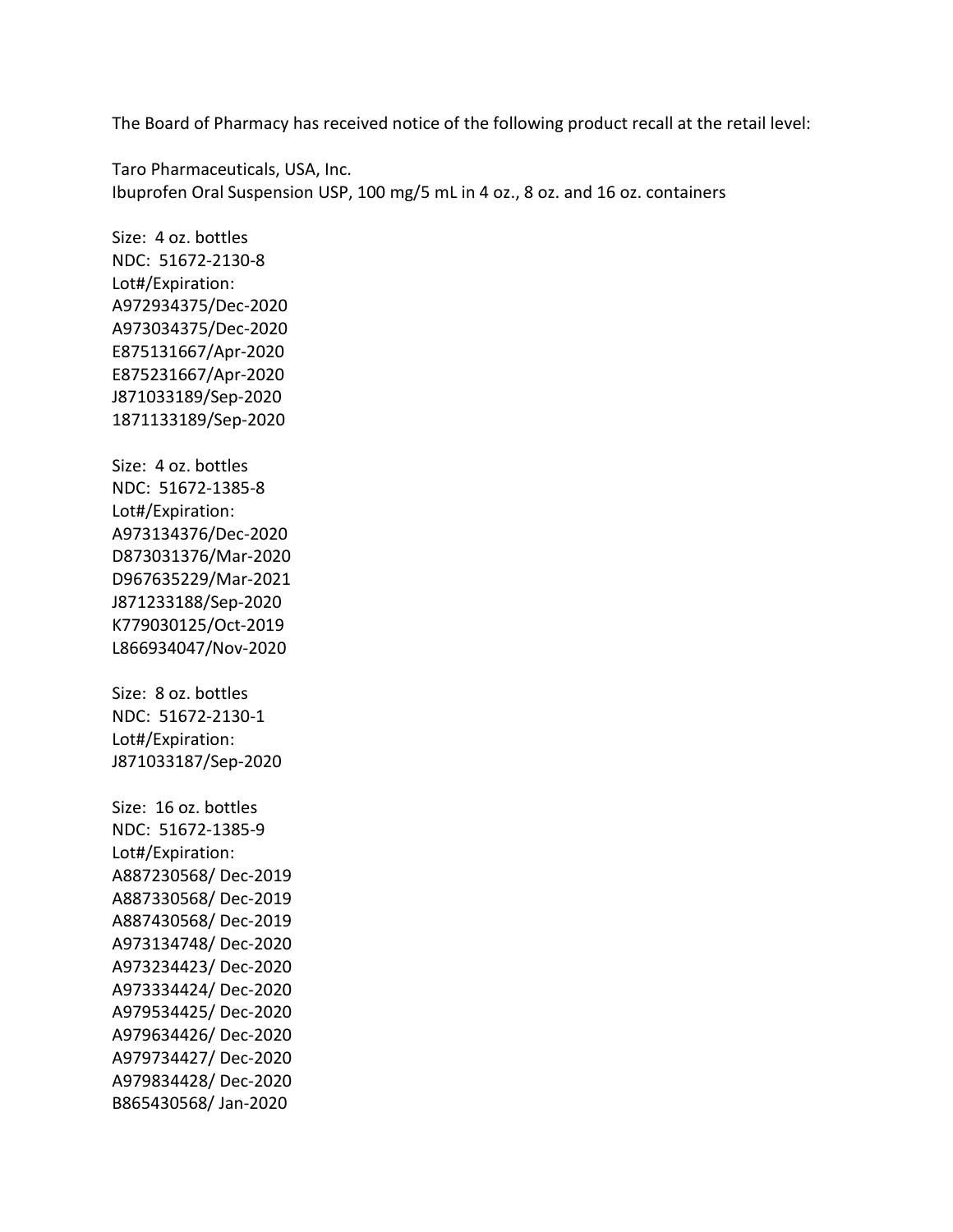B865530568/ Jan-2020 B865630568/ Jan-2020 B869530568/ Jan-2020 B869630568/ Jan-2020 B974034749/ Jan-2021 B974134750/ Jan-2021 B974234751/ Jan-2021 B974334752/ Jan-2021 B974434753/ Jan-2021 D866431198/ Mar-2020 D866531198/ Mar-2020 D866631198/ Mar-2020 D866731198/ Mar-2020 D866831198/ Mar-2020 D866931198/ Mar-2020 D872631198/ Mar-2020 D872731198/ Mar-2020 D872831198/ Mar-2020 D872931198/ Mar-2020 D873031834/ Mar-2020 E875331834/ Apr-2020 E875431834/ Apr-2020 E883831834/ Apr-2020 E883931834/ Apr-2020 E884031834/ Apr-2020 E884131834/ Apr-2020 F865131834/ May-2020 G879432436/ Jun-2020 G879532436/ Jun-2020 G879632436/ Jun-2020 G879732436/ Jun-2020 G879832436/ Jun-2020 G879932436/ Jun-2020 G881632436/ Jun-2020 G882232436/ Jun-2020 H865232436/ Jul-2020 H865332436/ Jul-2020 H870832436/ Jul-2020 I885233156/ Aug-2020 I885333156/ Aug-2020 I885433156/ Aug-2020 I885533156/ Aug-2020 I885633156/ Aug-2020 I885733164/ Aug-2020